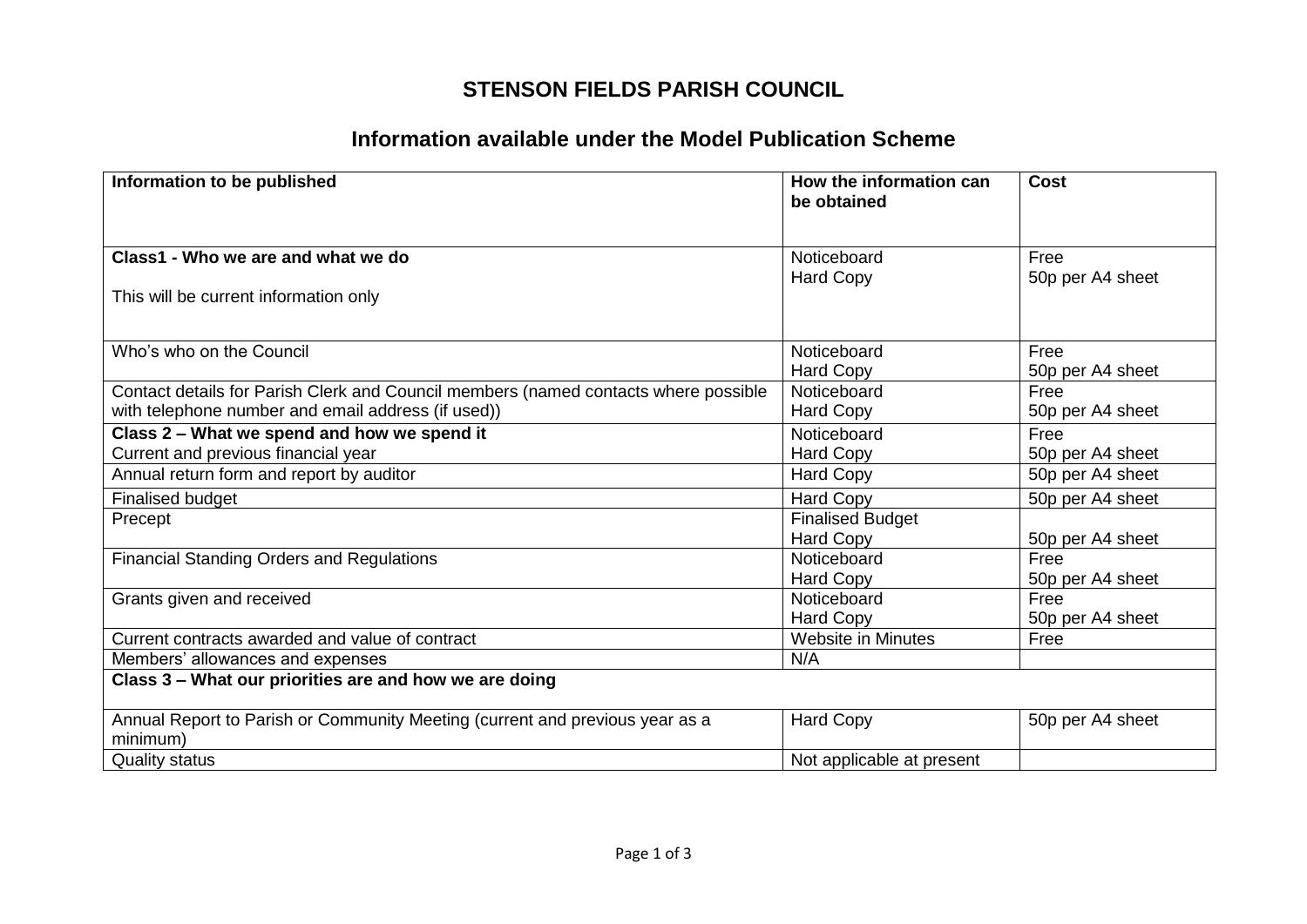| Class 4 – How we make decisions                                                         |                           |                  |  |  |
|-----------------------------------------------------------------------------------------|---------------------------|------------------|--|--|
| Current year only                                                                       |                           |                  |  |  |
| Timetable of meetings (Council, any committee/sub-committee meetings and parish         | <b>Hard Copy</b>          | 50p per A4 sheet |  |  |
| meetings)                                                                               |                           |                  |  |  |
| Agendas of meetings (as above)                                                          | <b>Hard Copy</b>          | 50p per A4 sheet |  |  |
| Minutes of meetings (as above) - NB. this will exclude information that is properly     | <b>Hard Copy</b>          | 50p per A4 sheet |  |  |
| regarded as private to the meeting.                                                     |                           |                  |  |  |
| Reports presented to council meetings - NB. this will exclude information that is       | <b>Hard Copy</b>          | 50p per A4 sheet |  |  |
| properly regarded as private to the meeting.                                            |                           |                  |  |  |
| Responses to consultation papers                                                        | <b>Hard Copy</b>          | 50p per A4 sheet |  |  |
| Responses to planning applications                                                      | <b>Hard Copy</b>          | 50p per A4 sheet |  |  |
| Bye-laws                                                                                | Not applicable at present |                  |  |  |
| Class 5 - Our policies and procedures - Current information only                        |                           |                  |  |  |
| Policies and procedures for the conduct of council business:                            | <b>Hard Copy</b>          | 50p per A4 sheet |  |  |
| Procedural standing orders                                                              |                           |                  |  |  |
| Committee and sub-committee terms of reference                                          |                           |                  |  |  |
| Delegated authority in respect of officers                                              |                           |                  |  |  |
| Code of Conduct                                                                         |                           |                  |  |  |
| Policy statements                                                                       |                           |                  |  |  |
| Data protection policies -                                                              | <b>Hard Copy</b>          | 50p per A4 sheet |  |  |
| Schedule of charges ) for the publication of information)                               | <b>Hard Copy</b>          | 50p per A4 sheet |  |  |
| Class 6 - Lists and Registers - Currently maintained lists and registers only           |                           |                  |  |  |
| <b>Assets Register</b>                                                                  | <b>Hard Copy</b>          | 50p per A4 sheet |  |  |
| Register of members' interests                                                          | <b>Hard Copy</b>          | 50p per A4 sheet |  |  |
| Register of gifts and hospitality                                                       | <b>Hard Copy</b>          | 50p per A4 sheet |  |  |
| Class 7 - The services we offer - Current information only                              |                           |                  |  |  |
| Parks, playing fields and recreational facilities                                       | Hard Copy                 | 50p per A4 sheet |  |  |
| Seating, litter bins and lighting                                                       | <b>Hard Copy</b>          | 50p per A4 sheet |  |  |
| A summary of services for which the council is entitled to recover a fee, together with | <b>Hard Copy</b>          | 50p per A4 sheet |  |  |
| those fees                                                                              |                           |                  |  |  |